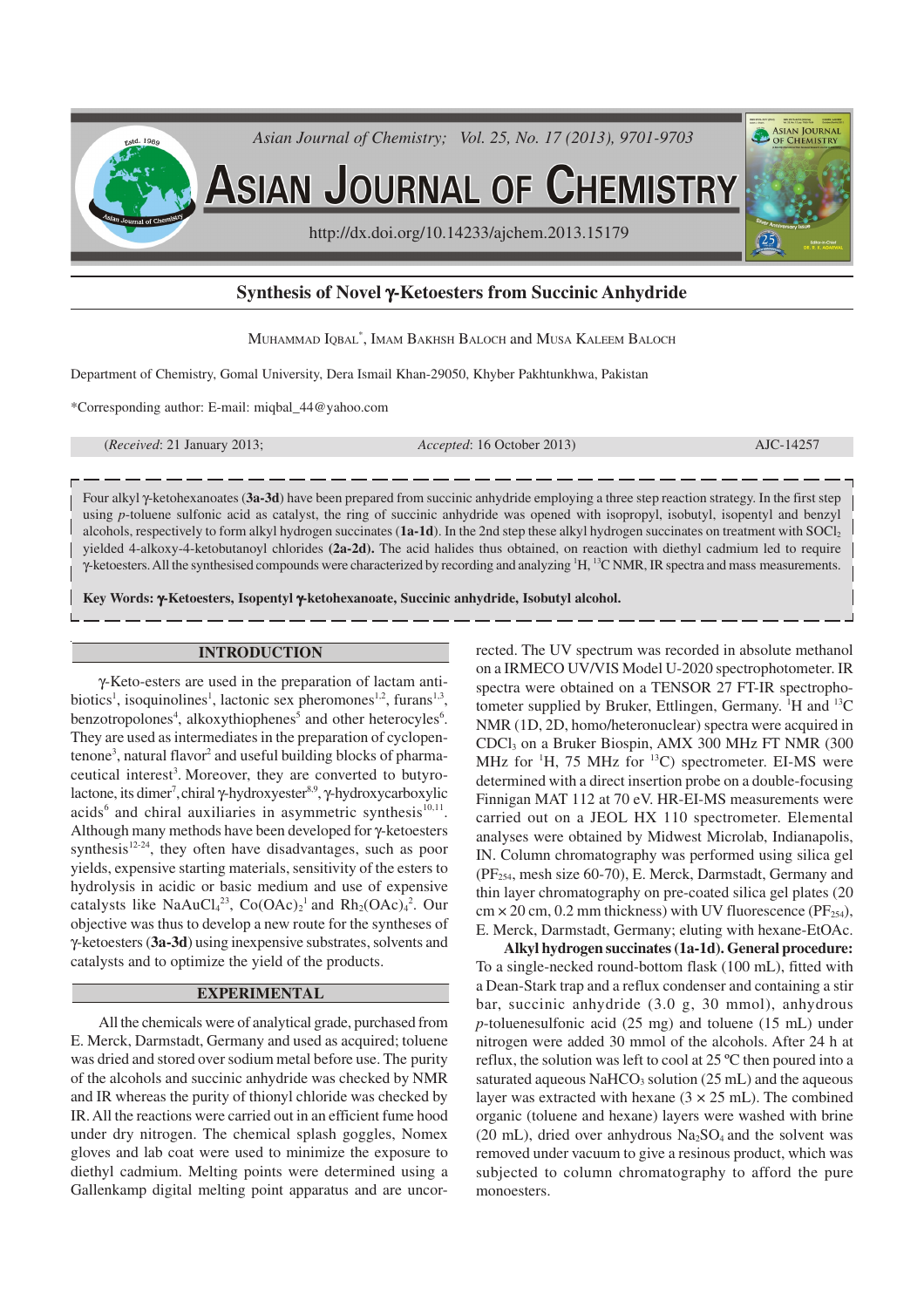| TABLE-1                                                       |               |                                     |                            |                                          |            |  |  |  |  |
|---------------------------------------------------------------|---------------|-------------------------------------|----------------------------|------------------------------------------|------------|--|--|--|--|
| YIELD, MELTING POINTS AND ELEMENTAL ANALYSIS OF COMPOUNDS 1-2 |               |                                     |                            |                                          |            |  |  |  |  |
| Compound                                                      | Yield $(\% )$ | m.p. $(^{\circ}C)$                  | $b.p./18$ mm $(^{\circ}C)$ | Elemental analysis $(\%)$ found (calcd.) |            |  |  |  |  |
|                                                               |               |                                     |                            |                                          | H          |  |  |  |  |
| 1a                                                            | 76            | 64-65                               |                            | 52.49 (52.52)                            | 7.55(7.56) |  |  |  |  |
| 1 <sub>b</sub>                                                | 77            | 69-71                               |                            | 55.16 (55.10)                            | 8.10(8.11) |  |  |  |  |
| 1c                                                            | 76            | $75 - 76$                           |                            | 57.43 (57.45)                            | 8.57(8.58) |  |  |  |  |
| 1 <sub>d</sub>                                                | 76            | 115-116 (Lit.117-119) <sup>25</sup> |                            | 63.45 (63.47)                            | 5.81(5.75) |  |  |  |  |
| 2a                                                            | 78            |                                     | 94-95                      |                                          |            |  |  |  |  |
| 2 <sub>b</sub>                                                | 78            |                                     | $101 - 103$                |                                          |            |  |  |  |  |
| 2c                                                            | 72            |                                     | 108-109                    |                                          |            |  |  |  |  |
| 2d                                                            | 71            |                                     | 110-112                    |                                          |            |  |  |  |  |

**4-Alkoxy-4-ketobutanoyl Chlorides (2a-2d). Typical procedure:** Compound **1a** (3.6 g, 22.5 mmol) was mixed with thionyl chloride (3.26 mL, 45 mmol) and warmed at 30-40 ºC for 3 h. Then the excess of thionyl chloride was removed on a steam bath under reduced pressure to afford a colourless resin (**2a**) which was purified by distillation at reduced pressure and characterized by physical and spectroscopic measurements (Tables 1 and 3).

**Alkyl** γ**-ketohexanoates (3a-3d). Typical procedure:** Compound **3a** was synthesized by addition of 10 mmol of **2a** (1.78 g) over a period of 10 min to a solution of diethyl cadmium in diethyl ether $27-29$ . The mixture was refluxed for six hours and allowed to stand overnight stirring. The reaction mixture was then poured into a beaker (500 mL) containing crushed ice (150 g) and 10 % aqueous  $H_2SO_4$  (30 mL). It was vigorously stirred using a magnetic stirrer for 5 min. The organic layer was extracted with diethyl ether  $(3 \times 20 \text{ mL})$ , washed with 50  $%$  aqueous NaHCO<sub>3</sub> solution (40 mL) and dried over anhydrous Na2SO4. After removal of the solvent, the obtained material was subjected to column chromatography

| TABLE-2                                        |         |          |          |         |  |  |  |  |  |
|------------------------------------------------|---------|----------|----------|---------|--|--|--|--|--|
| YIELD AND BPS OF COMPOUNDS 3a-d FOR COMPARISON |         |          |          |         |  |  |  |  |  |
|                                                |         | b.p/18mm |          |         |  |  |  |  |  |
| Compound                                       | Diethyl | Gilman   | Grignard | (C)     |  |  |  |  |  |
|                                                | cadmium | reagent  | reagent  |         |  |  |  |  |  |
| 3a                                             | 77      | 29       | 22       | 106-107 |  |  |  |  |  |
| 3 <sub>b</sub>                                 | 74      | 28       | 21       | 112-113 |  |  |  |  |  |
| 3c                                             | 72.     | 27       | 18       | 118-119 |  |  |  |  |  |
| $3d^{26}$                                      | 71      | 23       | 18       | 116-117 |  |  |  |  |  |

using an ethyl acetate/hexane  $[(1:9) \rightarrow (2:8) \rightarrow (3:7)]$  as eluent. The desired product **3a** was obtained after elution with ethyl acetate/hexane (3:7).

# **RESULTS AND DISCUSSION**

Reaction of succinic anhydride with alcohols led to alkyl hydrogen succinates **1a-1d** which upon treatment with thionyl chloride afforded the corresponding 4-alkoxy-4-ketobutanoyl chlorides **2a-2d (Scheme-I**). Reaction of **2a-2d** with diethyl cadmium, ethylmagnesium bromide or the corresponding

| TABLE-3                             |                                          |                                                                                                                                            |                                                         |                     |        |  |  |  |  |
|-------------------------------------|------------------------------------------|--------------------------------------------------------------------------------------------------------------------------------------------|---------------------------------------------------------|---------------------|--------|--|--|--|--|
| SPECTROSCOPIC DATA OF COMPOUNDS 1-3 |                                          |                                                                                                                                            |                                                         |                     |        |  |  |  |  |
|                                     |                                          |                                                                                                                                            |                                                         | $HR$ -EI-MS $(m/z)$ |        |  |  |  |  |
| Comp.                               | IR $(cm^{-1})$                           | <sup>1</sup> H NMR $(\delta)$                                                                                                              | <sup>13</sup> C NMR (DEPT) $(\delta)$                   | Calcd.              | Found  |  |  |  |  |
| 1a                                  | 3417 (OH) 1728 (CO <sub>2</sub> H),      | $2.55$ (t, 6.7), 2.72 (t, 6.7), 4.45 (septet, 7.5),                                                                                        | 173.3 (s), 28.2 (t), 36.6 (t), 180 (s),                 | 160.17              | 160.15 |  |  |  |  |
|                                     | 1755 (CO,R)                              | 1.1 (d, 7.5)                                                                                                                               | 68.3 (d) $21.2$ (q)                                     | $C_7H_{12}O_4$      |        |  |  |  |  |
| 1 <sub>b</sub>                      | 3438 (OH) 1725 (CO <sub>2</sub> H),      | 2.55 (t, 6.7), 2.72 (t, 6.7) 4.01 (d, 7.5), 1.18                                                                                           | 173.3 (s), 28.2 (t), 36.6 (t), 180 (s),                 | 174.19              | 174.18 |  |  |  |  |
|                                     | $1759$ (CO <sub>2</sub> R)               | (septet, 7.5), 1.1 $(d, 7.5)$                                                                                                              | 68.3 (t), 26.7 (d), 21.2 (q)                            | $C_8H_{14}O_4$      |        |  |  |  |  |
| 1c                                  | 3396 (OH), 1722 (CO <sub>2</sub> H),     | $2.55$ (t, 6.7), 2.72 (t, 6.7) 4.45 (d, 7.5), 1.48                                                                                         | 173.3 (s), 28.2 (t), 36.6 (t), 180 (s),                 | 188.22              | 188.24 |  |  |  |  |
|                                     | 1765 (CO,R)                              | $(m), 1.77$ $(m), 1.1$ $(d, 7.5)$                                                                                                          | $68.3$ (t), 36.7 (t), 23.6 (d), 21.2 (q)                | $C_9H_{16}O_4$      |        |  |  |  |  |
| 1 <sub>d</sub>                      | 3324 (OH), 3014 (Ar-H),                  | 2.57 (t, 6.7), 2.69 (t, 6.7) 5.2 (s), 7.2-7.3 (Ph)                                                                                         | 171.7 (s), 28.3 (t), 35.5 (t), 203.2 (s),               | 208.21              | 208.19 |  |  |  |  |
|                                     | 1748 (CO <sub>2</sub> R), 1708 (CO)      |                                                                                                                                            | 79.1 (t), 128-137, (1C, s, 5C, d)                       | $C_{11}H_{12}O_4$   |        |  |  |  |  |
| 2a                                  | 1810 (COCI), 1755                        | $2.53$ (t, 6.7), 2.73 (t, 6.7) 4.5 (septet, 7.5),                                                                                          | $171.4$ (s), 28.4 (t), 37.5 (t), 172.6 (s),             | 178.61              | 178.62 |  |  |  |  |
|                                     | $(CO_2R)$ , 741 $(C-CI)$                 | $1.12$ (d, 7.5)                                                                                                                            | $66.2$ (d), 20.1 (q)                                    | $C_7H_{11}ClO_3$    |        |  |  |  |  |
| 2 <sub>b</sub>                      | 1802 (COCl) 1740 (CO <sub>2</sub> R),    | $2.56$ (t, 6.7), 2.70 (t, 6.7) 4.05 (d, 7.5), 1.47                                                                                         | 172.2 (s), 27.0 (t), 37.8 (t), 205.2 (s)                | 192.64              | 192.65 |  |  |  |  |
|                                     | 734 (C-Cl)                               | $(m)$ , 1.16 $(d, 7.5)$                                                                                                                    | 64.5 (t), 31.7 (d), 22.1 (q)                            | $C_sH_{13}ClO_3$    |        |  |  |  |  |
| 2c                                  | 1807 (COCI) 1739 (CO <sub>2</sub> R),    | 2.58 (t, 6.7), 2.74 (t, 6.7) 4.1 (t, 7.5), 1.6 (dt,                                                                                        | 171.1 (s), 27.5 (t) 36.9 (t), 172.3 (s),                | 206.67              | 206.66 |  |  |  |  |
|                                     | 739 (C-Cl)                               | 7.5), 1.5 (m), 1.1 (d, 7.5)                                                                                                                | 59.9 (t), 37.2 (t) 25.5 (d), 22.2 (q)                   | $C_{11}H_{20}O_3$   |        |  |  |  |  |
| 2d                                  | 3094 (Ar-H), 1787 (COCl),                | $2.57$ (t, 6.7), $2.69$ (t, 6.7),                                                                                                          | 171.7 (s), 28.3 (t) 35.5 (t), 176.7 (s),                | 226.66              | 226.67 |  |  |  |  |
|                                     | 1748 (CO <sub>2</sub> R) 734 (C-CI)      | $5.2$ (s), 7.2-7.3 (Ph)                                                                                                                    | 79.1(t), 128-137 (1C, s. 5C, d)                         | $C_{11}H_{11}ClO_3$ |        |  |  |  |  |
| 3a                                  | 1745 (CO <sub>2</sub> R), 1729 (CO),     | 2.57 (t, 6.7), 2.71 (t, 6.7) 2.49 (t, 7.3), 1.08 (t, 171.2 (s), 27.9 (t), 35.6 (t), 204.5 (s),                                             |                                                         | 172.22              | 172.21 |  |  |  |  |
|                                     | $1210(C-O)$                              | 7.3), 4.52 (septet, 7.5), 1.15 (d, 5)                                                                                                      | $34.7$ (t), 7.9 (q) 63.7 (d), 22.6 (q)                  | $C_9H_{16}O_3$      |        |  |  |  |  |
| 3 <sub>b</sub>                      |                                          | 1740 (CO <sub>2</sub> R), 1722 (C=O), 2.56 (t, 6.7), 2.70 (t, 6.7) 2.47 (t, 7.3), 1.07 (t, 172.3 (s), 27.0 (t), 37.8 (t), 205.2 (s),       |                                                         | 186.23              | 186.24 |  |  |  |  |
|                                     | $1220 (C-O)$                             | 7.3), 4.05 (d, 7.5), 1.47(m), 1.16 (d, 7.5)                                                                                                | $35.2$ (t), 8.3 (q), 64.5 (t), 31.7 (d)                 | $C_{10}H_{18}O_3$   |        |  |  |  |  |
| 3c                                  | $1739$ (CO <sub>2</sub> R), $1717$ (C=O) | 2.58 (t, 6.7), 2.74 (t, 6.7), 2.51 (q, 7.3), 1.09                                                                                          | 173.2 (s), 27.5 (t), 36.9 (t), 202.3 (s)                | 200.27              | 200.26 |  |  |  |  |
|                                     | $1225 (C-O)$                             | $(t, 7.3), 4.1$ $(t, 7.5), 1.6$ $(dt, 7.5), 1.5$ (septet,                                                                                  | 35.9 (t), 7.7 (q), 59.9 (t), 37.2 (t),                  | $C_{11}H_{20}O_3$   |        |  |  |  |  |
|                                     |                                          | $(7.5)$ , 1.1 (d, 7.5)                                                                                                                     | $25.5$ (d), $22.2$ (q)                                  |                     |        |  |  |  |  |
| $3d^{26}$                           | $1230 (C-O)$                             | 1736 (CO <sub>2</sub> R), 1718 (C=O), 1.05 (t, J = 7.3 Hz, 3 H), 2.48 (q, J = 7.3 Hz, 2<br>H), 2.65 (t, J = 6.7 Hz, 2 H), 2.74 (t, J = 6.7 | 171.7 (s), 28.3 (t), 35.5 (t), 208.2 (s),               | 220.26              | 220.24 |  |  |  |  |
|                                     |                                          | Hz, 2 H), 5.15 (s, 2 H), 7.33–7.35 (m, 5 H)                                                                                                | 36.1 (t), 7.9 (q), 66.1 (t), 128-137,<br>(1C, s, 5C, d) | $C_{13}H_{16}O_3$   |        |  |  |  |  |
|                                     |                                          |                                                                                                                                            |                                                         |                     |        |  |  |  |  |